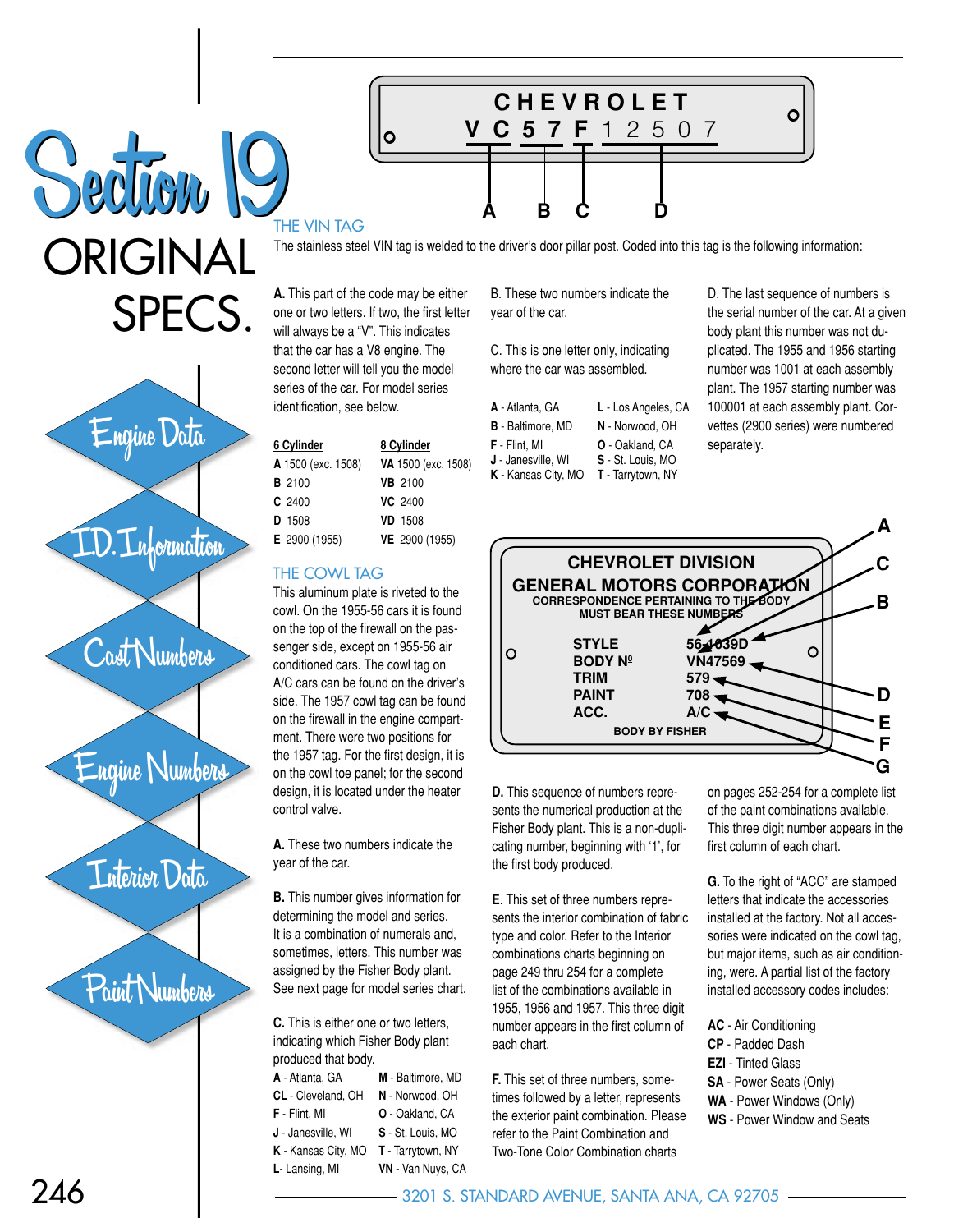## ENGINE DATA

### 1955 ENGINE DATA AND POWER TEAMS

| Engine                | Models    | Cubic Inch Disp.Comp. Ration |     | <b>Bore</b> | <b>Stroke</b> | <b>Gross Horsepower</b> | Net Horsepower | <b>Fuel System</b> | Transmission                    |
|-----------------------|-----------|------------------------------|-----|-------------|---------------|-------------------------|----------------|--------------------|---------------------------------|
| Blue Flame 123 6 Cyl. | Passenger | 235                          | 7.5 | $3 - 9/16"$ | $3 - 15/16"$  | 123 @ 3800 RPM          | 109 @ 3600 RPM | Single Barrel      | 3-Speed Overdrive               |
| Blue Flame 136 6 Cyl. | Passenger | 235                          |     | $3 - 9/16"$ | $3 - 15/16"$  | 136 @ 4200 RPM          | 121 @ 3800 RPM | Single Barrel      | Poweralide                      |
| Turbo Fire V8         | Passenger | 265                          | 8.0 | $3 - 3/4"$  | יימ           | 162 @ 4400 RPM          | 137 @ 4000 RPM | Two Barrel         | 3-Speed Overdrive or Powerglide |
| Turbo Fire V8         | Passenger | 265                          | 8.0 | $3 - 3/4"$  |               | 180 @ 4600 RPM          | 137 @ 4200 RPM | Four Barrel        | 3-Speed Overdrive or Powerglide |

#### 1956 ENGINE DATA AND POWER TEAMS

| Engine                | <b>Models</b> | <b>Cubic Inch Disp. Comp. Ration</b> |      | Bore        | <b>Stroke</b> | <b>Gross Horsepower</b> | <b>Net Horsepower</b> | <b>Fuel System</b> | <b>Transmission</b>             |
|-----------------------|---------------|--------------------------------------|------|-------------|---------------|-------------------------|-----------------------|--------------------|---------------------------------|
| Blue Flame 140 6 Cyl. | Passenger     | 235                                  | 8.0  | $3 - 9/16"$ | $3 - 15/16"$  | 140 @ 4200 RPM          | 125 @ 4000 RPM        | Single Barrel      | 3-Speed Overdrive or Powerglide |
| Turbo Fire 162 V8     | Passenger     | 265                                  | 8.0  | $3 - 3/4"$  | 3"            | 162 @ 4400 RPM          | 137 @ 4000 RPM        | Two Barrel         | 3-Speed Overdrive               |
| Turbo Fire 170 V8     | Passenger     | 265                                  | 8.0  | $3 - 3/4"$  | 3"            | 170 @ 4400 RPM          | 141 @ 4000 RPM        | Two Barrel         | Powerglide                      |
| Turbo Fire 205 V8     | Passenger     | 265                                  | 8.0  | $3 - 3/4"$  | 3"            | 205 @ 4600 RPM          | 170 @ 4200 RPM        | Four Barrel        | 3-Speed Overdrive or Powerglide |
| Turbo Fire 225 V8     | Passenger     | 265                                  | 9.25 | $3 - 3/4"$  | 3"            | 225 @ 5200 RPM          | 225 @ 4800 RPM        | Dual Four Barrel   | 3-Speed Overdrive or Powerglide |

| 1957 ENGINE DATA AND POWER TEAMS |           |                               |      |             |            |                         |                       |                    |                                     |
|----------------------------------|-----------|-------------------------------|------|-------------|------------|-------------------------|-----------------------|--------------------|-------------------------------------|
| Engine                           | Models    | Cubic Inch Disp. Comp. Ration |      | <b>Bore</b> | Stroke     | <b>Gross Horsepower</b> | <b>Net Horsepower</b> | <b>Fuel System</b> | <b>Transmission</b>                 |
| Blue Flame 140 6 Cyl.            | Passenger | 235                           | 8.0  | $3 - 9/16"$ | $3-15/16"$ | 140 @ 4200 RPM          | 125 @ 4000 RPM        | Single Barrel      | 3-Speed Overdrive or Powerglide     |
| Turbo Fire 265 V8                | Passenger | 265                           | 8.0  | $3 - 3/4'$  | 3"         | 162 @ 4400 RPM          | 137 @ 4000 RPM        | Two Barrel         | 3-Speed Overdrive                   |
| Turbo Fire 283 V8                | Passenger | 283                           | 8.5  | $3 - 7/8"$  | 3"         | 185 @ 4600 RPM          | 150 @ 4200 RPM        | Two Barrel         | Powerglide or Turboglide            |
| Super Turbo Fire 283 V8          | Passenger | 283                           | 9.5  | $3 - 7/8"$  | 3"         | 220 @ 4800 RPM          | 190 @ 4600 RPM        | Four Barrel        | 3-Speed Overdrive or P.G. or T.G.   |
| Maximum Performance V8*          | Passenger | 283                           | 9.5  | $3 - 7/8"$  | 3"         | 245 @ 5000 RPM          | 215 @ 4800 RPM        | Dual Four Barrel   | 3-Speed Close Ratio or P.G. or T.G. |
| Maximum Performance V8*          | Passenger | 283                           | 9.5  | $3 - 7/8"$  | 3"         | 250 @ 5000 RPM          | 225 @ 4800 RPM        | Fuel Injection     | 3-Speed Close Ratio or P.G. or T.G. |
| Maximum Performance V8*          | Passenger | 283                           | 9.5  | $3 - 7/8"$  | 3"         | 270 @ 6000 RPM          | 230 @ 6000 RPM        | Dual Four Barrel   | 3-Speed Close Ratio                 |
| Maximum Performance V8*          | Passenger | 283                           | 10.5 | $3 - 7/8"$  | 3"         | 283 @ 6200 RPM          | 240 @ 5600 RPM        | Fuel Injection     | 3-Speed Close Ratio                 |
|                                  |           |                               |      |             |            |                         |                       |                    |                                     |

All other engines have hydraulic valve lifters.

|          |                           |                      |         |          |                         | 1955-57 MODEL SERIES |         |
|----------|---------------------------|----------------------|---------|----------|-------------------------|----------------------|---------|
| Series # | Model#                    | <b>Description</b>   | Year    | Series # | Model#                  | <b>Description</b>   | Year    |
|          | Series A, Model One-Fifty |                      |         |          | Series B. Model Two-Ten |                      |         |
| 1502     | 1211                      | 2 Dr. Sedan          | 1955-57 | 2102     | 1011                    | 2 Dr Sedan           | 1955-57 |
| 1503     | 1219                      | 4 Dr. Sedan          | 1955-57 | 2103     | 1019                    | 4 Dr Sedan           | 1955-57 |
| 1512     | 1211B                     | <b>Utility Sedan</b> | 1955-57 | 2109     | 1062F                   | 4 Dr 6 Psngr Wgn     | 1955-57 |
| 1529     | 1263F                     | 2 Dr., 6 Psngr Wgn   | 1955-57 | 2113     | 1039                    | 4 Dr Ht Sport Sedan  | 1955-56 |
|          |                           |                      |         | 2119     | 1062FC                  | 4 Dr 9 Psngr Wagon   | 1956-57 |
|          |                           |                      |         | 2124     | 1011A                   | Club Coupe (Del Ray) | 1955-57 |

| Series# | Model#                    | <b>Description</b>  | Year     |
|---------|---------------------------|---------------------|----------|
|         | Series C, Model Bel Air   |                     |          |
| 2402    | 1011D                     | 2 Dr Sedan          | 1955-57  |
| 2403    | 1019D                     | 4 Dr Sedan          | 1955-57  |
| 2409    | 1062DF                    | 4 Dr 6 Psngr Wagon  | 1955, 57 |
| 2413    | 1039D                     | 4 Dr Ht Sport Sedan | 1956-57  |
| 2419    | 1062DF                    | 4 Dr 9 Psngr Wagon  | 1956     |
| 2429    | 1064DF                    | Nomad               | 1955-57  |
| 2434    | 1067D/or DTX Convertible  |                     | 1955-57  |
| 2454    | 1037D                     | 2 Dr Ht Sport Coupe | 1955-57  |
|         | Series D, Model One-Fifty |                     |          |
| 1508    | 1271                      | Sedan Delivery      | 1955-57  |

### 1955-57 ENGINE IDENTIFICATION CODES

#### **1955 Engines**

Engine Source Designation: F - Flint, T - Tonawanda Model Year Designation: 55 Example: 0001065F55Y This engine is the 65th 2400 series 6 cylinder built at the Flint plant, designed to be used with a powerglide transmission.

#### **1956 Engines**

Engine Source Designation: F - Flint, T - Tonawanda Model Year Designation: 56 Example: 0001050T56GC This engine is the 50th 2100 series 8 cylinder built at the Tonawanda plant, designed to be used with an overdrive equipped transmission.

#### **1957 Engines**

 2129 1063F 2 Dr 6 Psngr Wagon 1955-57 2154 1037 2 Dr Sport Coupe 1955-57

> Engine Source Designation: F - Flint, T - Tonawanda, C- Canada Model Year Designation: 57 Example: F301A The three or four digit number following the letter F, T, or C, designates the day and month the engine was produced. Example shown was produced March 1st. If it had been built Oct. 19, it would read F1019A.

### EXCEPTIONS AND ABBREVIATIONS:

Please see page 250 for Interior Combination chart exceptions. See page 254 for the table listing all paint color abbreviations used in the Paint Combination and Two-Tone Color Combination charts.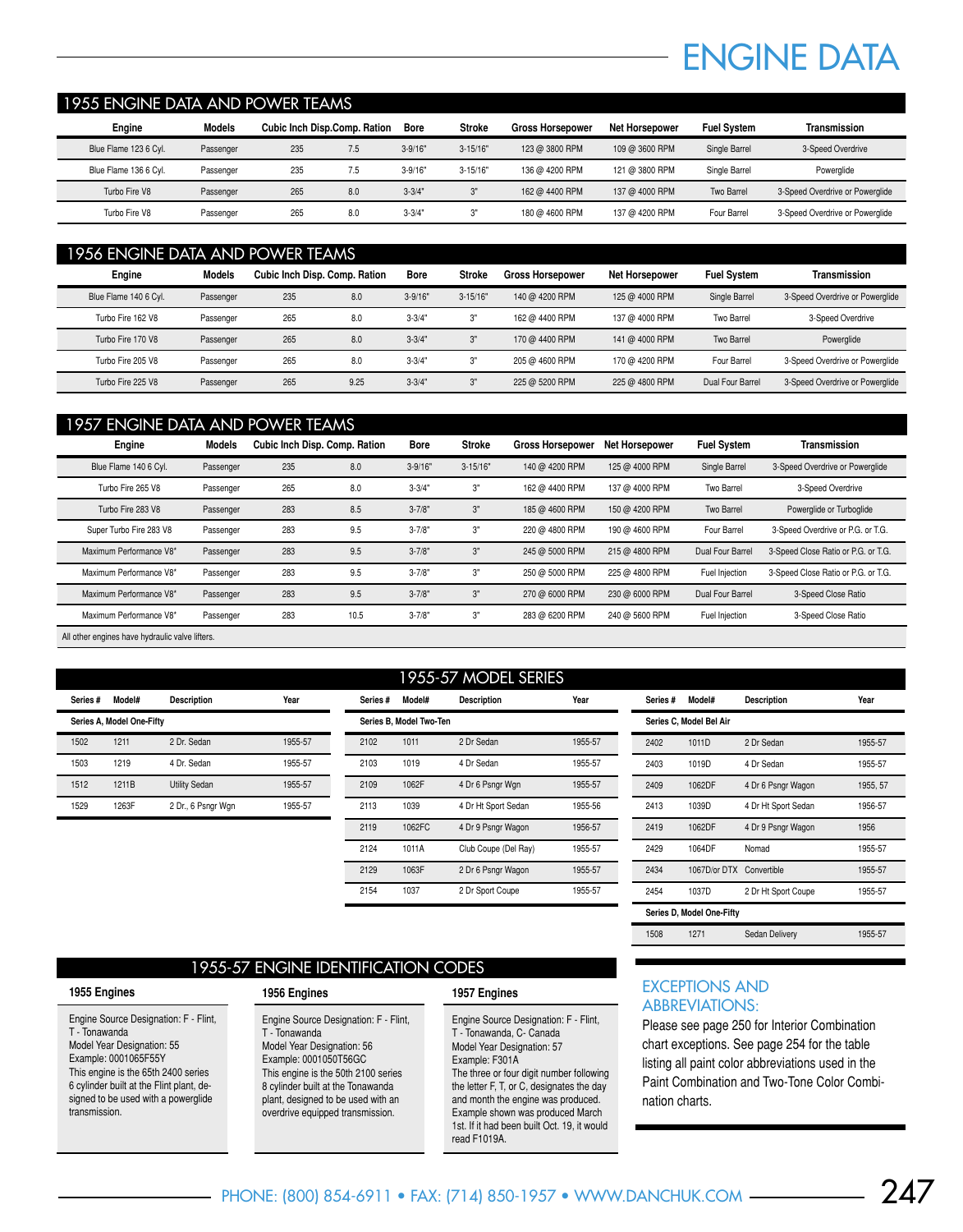# ORIGINAL SPECS.



### ENGINE TAG LOCATION

Top View V8 Engine Number



|               |       | 55-58 PSNGR REAR AXLE I.D.                                             |        |         |                |
|---------------|-------|------------------------------------------------------------------------|--------|---------|----------------|
| <b>Series</b> | Year  | Transmission                                                           | Ratio  | Detroit | <b>Buffalo</b> |
| Psngr         | 55-56 | 3-Speed                                                                | 3.70:1 | AA      | <b>BA</b>      |
| Psngr         | 55-56 | Powerglide                                                             | 3.55:1 | AB      | BB             |
| Psngr         | 55-56 | 3-Speed O.D.                                                           | 4.11:1 | AC      | <b>BC</b>      |
| Psgnr         | 1957  | 3-Speed                                                                | 3.55:1 | AA      | BA             |
| Psngr         | 1957  | Automatics                                                             | 3.36:1 | AB      | <b>BB</b>      |
| Psngr         | 1957  | 3-Speed O.D.                                                           | 4.11:1 | AC      | BC             |
| Psngr         | 1957  | 3-Spd. w/ Posi.                                                        | 3.55:1 | AK      | None           |
| Psngr         | 1957  | Auto, w/ Posi.                                                         | 3.36:1 | AM      | None           |
| Psngr         | 1957  | 3-Spd. O.D. w/Posi.                                                    | 4.11:1 | AL.     | None           |
|               |       | Axle i.d. is stamped on differential carrier with date of manufacture. |        |         |                |

## 55-57 CASTING & TAG NUMBERS

| Year                | <b>Description</b>               | Number  |
|---------------------|----------------------------------|---------|
| <b>Engine Block</b> |                                  |         |
| 1955-57             | 6 Cyl. w/ Dual Hole Water Pump   | 3835911 |
| 1955-57             | 6 Cyl. w/ Dual Hole Water Pump   | 3733949 |
| 1955-57             | 6 Cyl. w/ Dual Hole Water Pump   | 3833949 |
| 1955-57             | 6 Cyl. w/ Single Hole Water Pump | 3739716 |
| 1955-57             | 6 Cyl. w/ Single Hole Water Pump | 3836233 |
| 1955-57             | 6 Cyl. w/ Single Hole Water Pump | 3837004 |
| 1955                | V <sub>8</sub>                   | 3703524 |
| 1956                | V8                               | 3720991 |
| 1957                | V8 265, 283                      | 3731548 |

| Year                   | 55-57 CASTING & TAG NUMBERS       | Number  |
|------------------------|-----------------------------------|---------|
| <b>Cylinder Heads</b>  | Description                       |         |
| 1955-57                | 6 Cyl.                            | 3836848 |
| 1955                   | All V8 Engines                    | 3703523 |
| 1955                   | Some 1955 2BC Engines             | 3837064 |
| 1956                   | <b>V8 2BC</b>                     | 3837064 |
|                        |                                   |         |
| 1956                   | <b>V8 4BC</b>                     | 3725306 |
| 1956                   | V8 Dual 4BC                       | 3731762 |
| 1957                   | <b>V8 2BC</b>                     | 3731554 |
| 1957                   | V8 Dual 4BC, Fuel Injection       | 3731539 |
| 1957                   | V8 Dual 4BC, Fuel Injection       | 3740997 |
| <b>Intake Manifold</b> |                                   |         |
| 1955                   | 6 Cyl.                            | 3835590 |
| 1956-57                | 6 Cyl.                            | 3838822 |
| 1955                   | <b>V8 2BC</b>                     | 3704790 |
| 1955                   | <b>V8 4BC</b>                     | 3711348 |
| 1956                   | <b>V8 2BC</b>                     | 3735444 |
| 1956                   | <b>V8 4BC</b>                     | 3737109 |
| 1956                   | V8 Dual 4BC                       | 3731394 |
| 1957                   | <b>V8 2BC</b>                     | 3732880 |
| 1957                   | V8 4BC (Early number was 3731398) | 3746829 |
| 1957                   | V8 Dual 4BC                       | 3739653 |
| 1957                   | Fuel Injection                    | 3741193 |
| <b>Distributors</b>    |                                   |         |
| 1955-57 All            |                                   | 1112403 |
| 1955                   | V8 w/ Standard Transmission       | 1110847 |
| 1956                   | V8 w/ Automatic Transmission      | 1110866 |
| 1956                   | <b>V8 4BC</b>                     | 1110869 |
| 1956                   | V8 Dual 4BC                       | 1110879 |
| 1957                   | <b>V8 2BC</b>                     | 1110874 |
| 1957                   | <b>V8 4BC</b>                     | 1110890 |
| 1957                   | V8 Dual 4BC                       | 1110891 |
|                        |                                   |         |

|                    | 55-57 CASTING & TAG NUMBERS                        |         |
|--------------------|----------------------------------------------------|---------|
| Year               | Description                                        | Number  |
|                    | Distributors (Cont.)                               |         |
| 1957               | V8 Fuel Injection (Early no. was 1110889)          | 1110905 |
| 1957               | V8 w/ Single Point Ignition, Standard Cam          | 1110906 |
| 1957               | V8 w/ Tach Drive                                   | 1110908 |
| Radiators          |                                                    |         |
|                    | 1955-56 6 Cyl. w/ Standard Transmission            | 3133042 |
|                    | 1955-56 6 Cyl. w/ Automatic Transmission           | 3133043 |
| 1957               | 6 Cyl. w/ Standard Transmission                    | 3136569 |
| 1957               | 6 Cyl. w/ Automatic Transmission                   | 3136570 |
|                    | 1955-57 V8 w/ Std. Trans. (also 3136157, 31360456) | 3133044 |
|                    | 1955-57 V8 w/ Auto. Trans. (also 3137077)          | 3136158 |
| Generators         |                                                    |         |
| 1955-57            | 6 Cyl. w/o Power Steering                          | 1100326 |
| 1955               | V8 w/o Power Steering, 30 Amp.                     | 1102005 |
| 1955               | V8 w/ Power Steering, 30 Amp.                      | 1102020 |
| 1956-57            | V8 w/o Power Steering, 25 Amp.                     | 1100321 |
|                    | 1956-57 V8 w/o Power Steering, 30 Amp.             | 1102042 |
|                    | 1956-57 V8 w/ Power Steering, 30 Amp.              | 1102041 |
| 1957               | V8 w/o Pwr. Str. w/ Air Cond., 40 Amp.             | 1106981 |
| <b>Starters</b>    |                                                    |         |
| 1955-56 6 Cyl.     |                                                    | 1107644 |
| 1957               | 6 Cyl.                                             | 1107652 |
| 1955-56            | V8                                                 | 1107627 |
| 1957               | V <sub>8</sub>                                     | 1107664 |
| 1957               | V8 w/ Turboglide                                   | 1107694 |
|                    | <b>Exhaust Manifolds</b>                           |         |
| 1955-57            | 6 Cyl.                                             | 3835587 |
| 1955               | V8 Passenger Side                                  | 3704792 |
| 1955               | <b>V8 Driver Side</b>                              | 3704791 |
| 1956               | V8 Passenger Side                                  | 3836968 |
| 1956               | V8 Driver Side                                     | 3837069 |
| 1956               | V8 Dual 4BC, Passenger Side                        | 3731558 |
| 1956               | V8 Dual 4BC, Driver Side                           | 3731557 |
| 1957               | V8 Passenger Side                                  | 3733978 |
| 1957               | V8 Driver Side                                     | 3733975 |
| <b>Water Pumps</b> |                                                    |         |
| 1955-56            | V8                                                 | 3704911 |
| 1957               | V8                                                 | 3736493 |
| 1955-57            | 6 Cyl., Second Design                              | 3741033 |
|                    | <b>Harmonic Balancers</b>                          |         |
| 1955-57            | V8                                                 | 3836196 |
| 1955-57            | 6 Cyl.                                             | 3836160 |
| Carburetors        |                                                    |         |
| 1955-57            | 6 Cyl., 1BC Carter                                 | 2008    |
| 1955-57            | 6 Cyl., 1BC Carter                                 | 2046    |
| 1955-57            | 6 Cyl., 1BC Carter                                 | 2101    |
| 1955               | 6 Cyl., 1BC Rochester                              | 7007180 |
| 1955               | 6 Cyl., 1BC Rochester                              | 7007181 |
| 1955               | 6 Cyl., 1BC Rochester                              | 7009254 |

248 3201 S. STANDARD AVENUE, SANTA ANA, CA 92705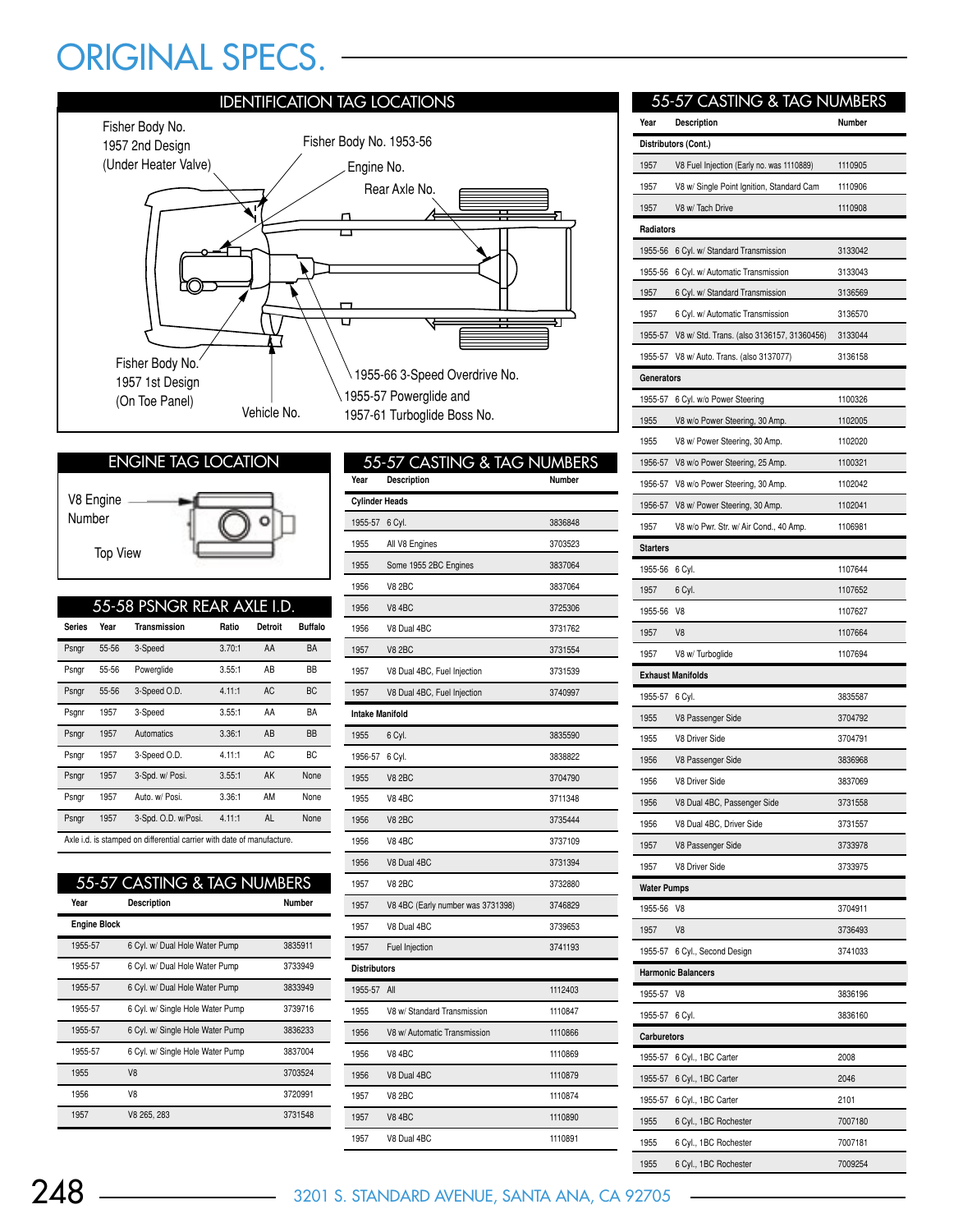|         | 55-57 CASTING & TAG NUMBERS        |         |
|---------|------------------------------------|---------|
| Year    | <b>Description</b>                 | Number  |
|         | Carburetors (Cont.)                |         |
| 1956    | 6 Cyl., 1BC Rochester              | 7009255 |
| 1957    | 6 Cyl., 1BC Rochester              | 7009656 |
| 1957    | 6 Cyl., 1BC Rochester              | 7009657 |
| 1955-56 | V8, 2BC Carter (WGD)               | 2286    |
| 1955    | V8, 2BC Rochester                  | 7005810 |
| 1955    | V8, 2BC Rochester                  | 7006825 |
| 1955    | V8, 2BC Rochester                  | 7008004 |
| 1955    | V8, 2BC Rochester                  | 7008005 |
| 1955    | V8, 2BC Rochester                  | 7008387 |
| 1956    | V8, 2BC Rochester                  | 7008388 |
| 1957    | V8, 2BC Rochester                  | 7010647 |
| 1957    | V8, 2BC Rochester                  | 7010648 |
| 1957    | V8, 2BC Rochester                  | 7011224 |
| 1957    | V8, 2BC Rochester                  | 7011131 |
| 1955    | V8, 4BC Carter (WCFB)              | 2218    |
| 1955    | V8, 4BC Carter (WCFB)              | 2351    |
| 1956    | V8, 4BC Carter (WCFB)              | 2366    |
| 1957    | V8, 4BC Carter (WCFB)              | 2505    |
| 1957    | V8, 4BC Carter (WCFB)              | 2555    |
|         | 1955-57 V8, Dual 4BC Carter, Front | 2419    |
|         | 1955-57 V8, Dual 4BC Carter, Front | 2613    |
| 1955-57 | V8, Dual 4BC Carter, Front         | 2626    |
| 1955-57 | V8, Dual 4BC Carter, Front         | 3181    |
| 1955-57 | V8, Dual 4BC Carter, Front         | 3182    |
| 1955-57 | V8, Dual 4BC Carter, Rear          | 2362    |
| 1955-57 | V8, Dual 4BC Carter, Rear          | 2614    |
| 1955-57 | V8, Dual 4BC Carter, Rear          | 2627    |
| 1956    | V8, 4BC Rochester                  | 7008737 |
| 1957    | V8, 4BC Rochester                  | 7009846 |
| 1957    | V8, 4BC Rochester                  | 7012126 |

## 1955-57 BELL HOUSING CASTING

| Year    | <b>Description</b>                  | <b>Number</b> |
|---------|-------------------------------------|---------------|
|         | 1955-57 V8 w/ Standard Transmission | 3704922       |
|         | 1955-56 V8 w/ Powerglide            | 3836142       |
| 1957    | V8 w/ Powerglide                    | 3733365       |
| 1955-57 | 6 Cyl. w/ Powerglide                | 3836601       |
| 1955-57 | 6 Cyl. w/ Standard Transmission     | 3739586       |

## 1955 ENGINE IDENTIFICATION

| Model      | <b>Drive Train Configuration</b>       | Serial # Suffix |
|------------|----------------------------------------|-----------------|
| 15-21-2400 | 235 6 Cyl. w/ 3-Speed, Overdrive       | Z               |
| Taxi Cab   | 235 6 Cyl. w/ Heavy Duty Clutch        | ΖC              |
| 15-21-2400 | 235 6 Cyl. w/ Alum. Cam Gear           | ZH              |
| 15-21-2400 | 235 6 Cyl. w/ Alum. Cam Gr., H. D. Cl. | ZJ              |
| 15-21-2400 | 235 6 Cyl. w/ Powerglide               | γ               |
| 15-21-2400 | 265 V8 w/ 3-Speed                      | G               |

|            | 1955 ENGINE IDENTIFICATION (CONT.)       |                 |
|------------|------------------------------------------|-----------------|
| Model      | <b>Drive Train Configuration</b>         | Serial # Suffix |
| 15-21-2400 | 265 V8 w/ Overdrive                      | GC              |
| 15-21-2400 | 265 V8 w/ 3-Speed, Air Conditioning      | GF              |
| 15-21-2400 | 265 V8 w/ Overdrive, Air Conditioning    | GQ              |
| 15-21-2400 | 265 V8 w/ Heavy Duty Clutch              | GJ              |
| 15-21-2400 | 265 V8 w/ Heavy Duty Clutch, A/C         | GK              |
| 15-21-2400 | 265 V8 w/ 4BC, 3-Spd., Dual Exhaust      | GL              |
| 15-21-2400 | 265 V8 w/ 4BC, 3-Spd., Dual Exhaust, A/C | <b>GM</b>       |
| 15-21-2400 | 265 V8 w/ 4BC, O.D., Dual Exhaust        | <b>GE</b>       |
| 15-21-2400 | 265 V8 w/ 4BC, O.D., A/C, Dual Exhaust   | GN              |
| 15-21-2400 | 265 V8 w/ Powerglide                     | F               |
| 15-21-2400 | 265 V8 w/ 4BC, Powerglide, Dual Exhaust  | FB              |
| 15-21-2400 | 265 V8 w/ Powerglide, A/C                | FC              |
| 15-21-2400 | 265 V8 w/ 4BC, P.G., Dual Exhaust, A/C   | FD              |
| 2900       | 235 6 Cyl. w/ Powerglide                 | YG              |
| 2900       | 265 V8 w/ Powerglide                     | FG              |
| 2900       | 265 V8 w/ 3-Speed                        | GR              |
|            |                                          |                 |

| <b>1956 ENGINE IDENTIFICATION</b> |                                  |                 |
|-----------------------------------|----------------------------------|-----------------|
| Model                             | <b>Drive Train Configuration</b> | Serial # Suffix |
| 15-21-2400                        | 235 6 Cyl. w/ 3-Speed, Overdrive | $\overline{z}$  |
| 15-21-2400                        | 235 6 Cyl. w/ Heavy Duty Clutch  | ZC              |
| 15-21-2400                        | 235 6 Cyl. w/ Powerglide         | Y               |
| 15-21-2400                        | 265 V8 w/ 3-Speed                | G               |
| 15-21-2400                        | 265 V8 w/ Overdrive              | GC              |
| 15-21-2400                        | 265 V8 w/4BC                     | GL              |
| 15-21-2400                        | 265 V8 w/ Dual 4BC               | GS              |
| 15-21-2400                        | 265 V8 w/ Dual 4BC, Hi-Lift Cam  | GT              |
| 15-21-2400                        | 265 V8 w/ 4BC, Air Conditioning  | <b>GM</b>       |
| 15-21-2400                        | 265 V8 w/ Heavy Duty Clutch      | GJ              |
| 15-21-2400                        | 265 V8 w/ Heavy Duty Clutch, A/C | GK              |
| 15-21-2400                        | 265 V8 w/ 4BC, Overdrive         | GE              |
| 15-21-2400                        | 265 V8 w/ 4BC, Overdrive, A/C    | GN              |
| 15-21-2400                        | 265 V8 w/ Powerglide             | F               |
| 15-21-2400                        | 265 V8 w/ 4BC, Powerglide        | <b>FB</b>       |
| 15-21-2400                        | 265 V8 w/ Dual 4BC, Powerglide   | FH              |
| 15-21-2400                        | 265 V8 w/ Air Conditioning       | FC              |
| 15-21-2400                        | 265 V8 w/ 4BC, A/C               | FD              |
| 2900                              | 265 V8 w/ 3-Speed                | GV              |
| 2900                              | 265 V8 w/ Dual 4BC, Hi-Lift Cam  | GU              |
| 2900                              | 265 V8 w/ Dual 4BC               | GR              |
| 2900                              | 265 V8 w/ Powerglide             | FK              |
| 2900                              | 265 V8 w/ Dual 4BC, Powerglide   | FG              |

| 1957 ENGINE IDENTIFICATION |                                  |                 |  |
|----------------------------|----------------------------------|-----------------|--|
| Model                      | <b>Drive Train Configuration</b> | Serial # Suffix |  |
| 15-21-2400                 | 235 6 Cyl. w/ 3-Speed, Overdrive | А               |  |
| 15-21-2400                 | 235 6 Cyl. w/ Heavy Duty Clutch  | AD              |  |
| 15-21-2400                 | 235 6 Cyl. w/ Powerglide         | B               |  |
| 15-21-2400                 | 265 V8 w/ 3-Speed                | r.              |  |

## ENGINE DATA

|            | 1957 ENGINE IDENTIFICATION (CONT      |                 |
|------------|---------------------------------------|-----------------|
| Model      | <b>Drive Train Configuration</b>      | Serial # Suffix |
| 15-21-2400 | 265 V8 w/ Overdrive                   | CD              |
| 15-21-2400 | 265 V8 w/ Heavy Duty Clutch           | CE              |
| 15-21-2400 | 283 V8 w/4BC                          | E               |
| 15-21-2400 | 283 V8 w/ Dual 4BC                    | EA              |
| 15-21-2400 | 283 V8 w/ Dual 4BC w/ Hi-Lift Cam     | EB              |
| 15-21-2400 | 283 V8 w/ Fuel Injection              | EJ              |
| 15-21-2400 | 283 V8 w/ Fuel Injection, Hi Lift Cam | EK              |
| 15-21-2400 | 283 V8 w/ 4BC, Overdrive              | EC              |
| 15-21-2400 | 283 V8 w/ Powerglide                  | F               |
| 15-21-2400 | 283 V8 w/ Powerglide, A/C             | FA              |
| 15-21-2400 | 283 V8 w/ 4BC, Powerglide             | FC              |
| 15-21-2400 | 283 V8 w/ Dual 4BC, Powerglide        | <b>FD</b>       |
| 15-21-2400 | 283 V8 w/ Fuel Injection, Powerglide  | FJ              |
| 15-21-2400 | 283 V8 w/ 4BC, Powerglide, A/C        | <b>FE</b>       |
| 15-21-2400 | 283 V8 w/ Turboglide                  | G               |
| 15-21-2400 | 283 V8 w/ 4BC, Turboglide             | GC              |
| 15-21-2400 | 283 V8 w/ Dual 4BC, Turboglide        | GD              |
| 15-21-2400 | 283 V8 w/ Fuel Injection, Turboglide  | GF              |
| 2900       | 283 V8 w/ 4BC, 3-Speed                | ΕF              |
| 2900       | 283 V8 w/ Dual 4BC, Hi-Lift Cam       | EG              |
| 2900       | 283 V8 w/ Dual 4BC                    | EН              |
| 2900       | 283 V8 w/ F.I., Hi-Lift Cam, A/C      | EL.             |
| 2900       | 283 V8 w/ Fuel Injection, Hi-Lift Cam | EN              |
| 2900       | 283 V8 w/ Fuel Injection              | EM              |
| 2900       | 283 V8 w/ Dual 4BC, Powerglide        | FG              |
| 2900       | 283 V8 w/ Powerglide                  | <b>FH</b>       |
| 2900       | 283 V8 w/ F.I., Powerglide            | FK              |
|            |                                       |                 |

### INTERIOR COMBINATIONS

This information pertains to the upholstery used on seats, door panels, headliners and convertible tops. The three-digit number in the first column of each chart corresponds to the "Trim" number found on the cowl tag.

|     | 1955 INTERIOR COMBINATIONS                      |               |
|-----|-------------------------------------------------|---------------|
| #   | <b>Material Combination</b>                     | <b>Models</b> |
| 500 | Light Gray Pattern Cloth (exc. Wgn., Sed. Del.) | 1200          |
| 547 | Light Gray Pattern Cloth w/ Black Vinyl         | 1211          |
| 506 | Beige Vinyl w/ Light Blue Vinyl                 | 1011A         |
| 507 | Beige Vinyl w/ Light Green Vinyl                | 1011A         |
| 508 | Ivory Vinyl w/ Black Vinyl                      | 1011A         |
| 503 | Dark Blue Gabardine w/ Light Blue Pat. Cloth    | 1011D-19-37   |
| 504 | Dark Green Gabardine w/ Light Grn. Pat. Cloth   | 1011D-19-37   |
| 505 | Dark Brown Gabardine w/ Light Tan Pat. Cloth    | 1011D-19-37   |
| 509 | Lt. Blue Vinyl w/ Dk. Blue Pattern Cloth        | 1101D-19D     |
| 510 | Light Green Vinyl w/ Dark Green Pat. Cloth      | 1101D-19D     |
| 511 | Beige Vinyl w/ Dark Brown Pattern Cloth         | 1101D-19D     |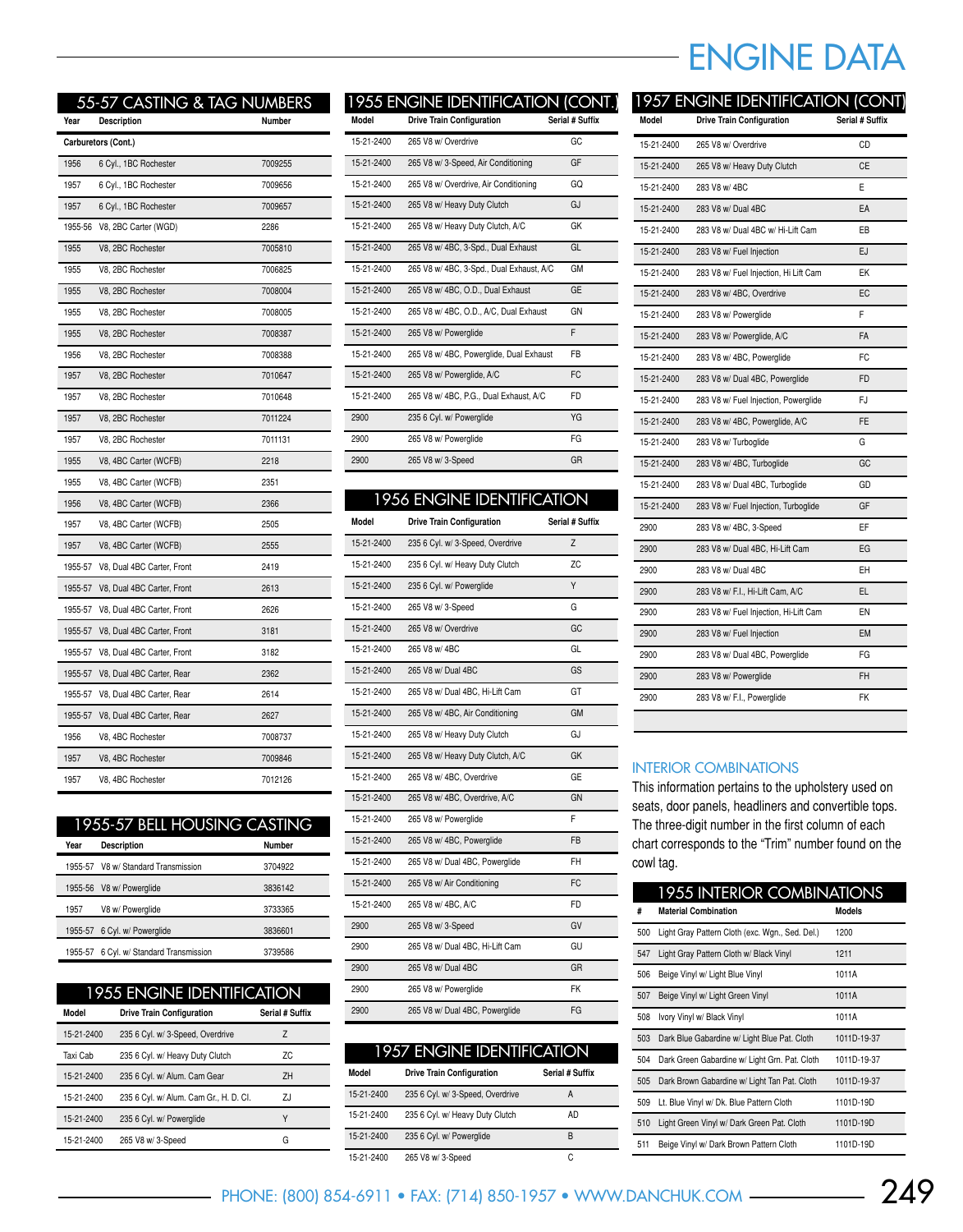## ORIGINAL SPECS.

|     | <b>1955 INTERIOR COMBINATIONS</b>             |           |
|-----|-----------------------------------------------|-----------|
| #   | <b>Material Combination</b>                   | Models    |
| 513 | Ivory Vinyl w/ Turquoise Pattern Cloth        | 1101D-19D |
| 531 | Coral Vinyl w/ Gray Pattern Cloth             | 1011D-19D |
| 549 | Ivory Vinyl w/ Dark Gray Pattern Cloth        | 1011D-19D |
| 525 | Beige Vinyl w/ Red Vinyl                      | 1067D/DTX |
| 526 | Light Green Vinyl w/ Dark Green Vinyl         | 1067D/DTX |
| 527 | Light Blue Vinyl w/ Dark Blue Vinyl           | 1067D/DTX |
| 528 | Beige Vinyl w/ Brown Vinyl                    | 1067D/DTX |
| 533 | Coral Vinyl w/ Dark Gray Vinyl                | 1067D/DTX |
| 537 | Ivory Vinyl w/ Turquoise Vinyl                | 1067D/DTX |
| 551 | Ivory Vinyl w/ Dark Gray Vinyl                | 1067D/DTX |
| 519 | Light Blue Vinyl w/ Straw Pattern Cloth       | 1037D     |
| 520 | Light Green Vinyl w/ Straw Pattern Cloth      | 1037D     |
| 521 | Red Vinyl w/ Straw Pattern Cloth              | 1037D     |
| 522 | Turquoise Vinyl w/ Straw Pattern Cloth        | 1037D     |
| 532 | Coral Vinyl w/ Gray Pattern Cloth             | 1037D     |
| 550 | Ivory Vinyl w/ Gray Pattern Cloth             | 1037D     |
| 514 | Beige Vinyl w/ Blue Ribbed Vinyl              | 1062F-63F |
| 515 | Light Green Vinyl w/ Dark Green Ribbed Vinyl  | 1062F-63F |
| 516 | Beige Vinyl w/ Brown Ribbed Vinyl             | 1062F-63F |
| 517 | Light Beige Vinyl w/ Straw Pattern Cloth      | 1062DF    |
| 518 | Blue Vinyl w/ Straw Pattern Cloth             | 1062DF    |
| 502 | Brown Vinyl w/ Straw Textured Vinyl           | 1263F     |
| 524 | Light Green Vinyl w/ Dark Green Tex. Vinyl    | 1263F     |
| 501 | Brown Vinyl w/ Straw Pattern Cloth            | 1271      |
| 541 | Beige Vinyl w/ Green Waffle Pattern Vinyl     | 1064DF    |
| 542 | Beige Vinyl w/ Blue Waffle Pattern Vinyl      | 1064DF    |
| 543 | Beige Vinyl w/ Brown Waffle Pattern Vinyl     | 1064DF    |
| 544 | Beige Vinyl w/ Red Waffle Pattern Vinyl       | 1064DF    |
| 545 | Ivory Vinyl w/ Turquoise Waffle Pattern Vinyl | 1064DF    |
| 546 | Coral Vinyl w/ Gray Waffle Pattern Vinyl      | 1064DF    |
| 552 | Ivory Vinyl w/ Gray Waffle Pattern Vinyl      | 1064DF    |

## 1956 INTERIOR COMBINATIONS

| #   | <b>Material Combination</b>                    | Models        |
|-----|------------------------------------------------|---------------|
| 560 | Please see exception notes.                    | 1200          |
| 567 | Ivory Vinyl w/ Black Vinyl                     | 1011A         |
| 568 | Ivory Vinyl w/ Green Vinyl                     | 1011A         |
| 569 | Ivory Vinyl w/ Turquoise Vinyl                 | 1011A         |
| 564 | Starfrost Vinyl w/ Char. Gray Pattern Cloth    | 1011-19-37-39 |
| 565 | Starfrost Vinyl w/ Green Pattern Cloth         | 1011-19-37-39 |
| 566 | Starfrost Vinyl w/ Blue Pattern Cloth          | 1011-19-37-39 |
| 573 | Ivory Vinyl w/ Charcoal Pattern Cloth          | 1011D-19D     |
| 574 | Light Green Vinyl w/ Dark Green Pat. Cloth     | 1011D-19D     |
| 575 | Light Blue Vinyl w/ Dark Blue Pattern Cloth    | 1011D-19D     |
| 577 | Light Turquoise Vinyl w/ Dark Turg. Pat. Cloth | 1011D-19D     |
| 578 | Yellow Vinyl w/ Charcoal Pattern Cloth         | 1011D-19D     |
| 617 | Tan Vinyl w/ Copper Pattern Cloth              | 1011D-19D     |
| 626 | Cream Vinyl w/ Charcoal Pattern Cloth          | 1011D-19D     |

|     | <b>1956 INTERIOR COMBINATIONS</b>               |                |
|-----|-------------------------------------------------|----------------|
| #   | <b>Material Combination</b>                     | <b>Models</b>  |
| 602 | Ivory Vinyl w/ Charcoal Pattern Vinyl           | 1067D/DTX      |
| 603 | Ivory Vinyl w/ Dark Turquoise Pattern Vinyl     | 1067D/DTX      |
| 604 | Yellow Vinyl w/ Charcoal Gray Pattern Vinyl     | 1067D/DTX      |
| 605 | Ivory Vinyl w/ Red Pattern Vinyl                | 1067D/DTX      |
| 606 | Light Green Vinyl w/ Dark Green Pattern Vinyl   | 1067D/DTX      |
| 607 | Light Blue Vinyl w/ Dark Blue Pattern Vinyl     | 1067D/DTX      |
| 621 | Tan Vinyl w/ Copper Pattern Vinyl               | 1067D/DTX      |
| 631 | Cream Vinyl w/ Charcoal Pattern Vinyl           | 1067D/DTX      |
| 579 | Ivory Vinyl w/ Charcoal Gray Pattern Cloth      | 1037D-39D      |
| 610 | Ivory Vinyl w/ Charcoal Pattern Cloth           | 1062DF         |
| 629 | Please see exception notes.                     | 1062DF         |
| 630 | Cream Vinyl w/ Charcoal & Yellow Pattern Cloth  | 1062DF         |
| 611 | Ivory Vinyl w/ Charcoal Pattern Cloth           | 1064           |
| 632 | Cream Vinyl w/ Charcoal & Yellow Pattern Cloth  | 1064           |
| 633 | Red Vinyl w/ Red Taupe Pattern Cloth            | 1064           |
| 580 | Light Green Vinyl w/ Med. Green Pattern Cloth   | 1037D-39D      |
| 590 | Light Green Vinyl w/ Med. Green Pattern Cloth   | 1064           |
| 581 | Light Blue Vinyl w/ Med. Blue Pattern Cloth     | 1037D-39D      |
| 591 | Light Blue Vinyl w/ Light Blue Pattern Cloth    | 1064           |
| 627 | Cream Vinyl w/ Char. Yellow Pattern Cloth       | 1037D-39D      |
| 628 | Please see exception notes.                     | 1039D          |
| 593 | Red Vinyl w/ Red Pattern Cloth                  | 1064           |
| 584 | Lt. Turquoise Vinyl w/ Med. Turq. Pattern Cloth | 1037D          |
| 587 | Lt. Turquoise Vinyl w/ Med. Turq. Pattern Cloth | 1062DF         |
| 594 | Lt. Turquoise Vinyl w/ Med. Turq. Pattern Cloth | 1064           |
| 585 | Yellow Vinyl w/ Charcoal Pattern Cloth          | 1037D-39D      |
| 588 | Yellow Vinyl w/ Charcoal Pattern Cloth          | 1062DF         |
| 595 | Yellow Vinyl w/ Charcoal Pattern Cloth          | 1064           |
| 618 | Copper Vinyl w/ Tan Pattern Cloth               | 1037D-39D      |
| 619 | Copper Vinyl w/ Tan Pattern Cloth               | 1062DF         |
| 620 | Copper Vinyl w/ Tan Pattern Cloth               | 1064           |
| 570 | Starfrost Vinyl w/ Dark Green Pattern Vinyl     | 1062F-62FC-63F |
| 572 | Starfrost Vinyl w/ Dark Turg. Pattern Vinyl     | 1062F-62FC-63F |
| 609 | Starfrost Vinyl w/ Char. Gray Pattern Vinyl     | 1062F-62FC-63F |
| 562 | Gold Striped Vinyl w/ Green Vinyl               | 1263F          |
| 616 | Gold Striped Vinyl w/ Charcoal Gray Vinyl       | 1263F          |
| 615 | Gold Striped Vinyl w/ Charcoal Gray Vinyl       | 1271           |

### EXCEPTION NOTES FOR 1956 INTERIOR COMBINATIONS

The chart below lists the exceptions to the data found in the 1956 Interior Combination charts.

| 1956 INTERIOR COMBINATION EXCEP- |                                                                                      |               |  |
|----------------------------------|--------------------------------------------------------------------------------------|---------------|--|
| #                                | <b>Material Combination</b>                                                          | <b>Models</b> |  |
| 560                              | Beige or Gold Vinyl w/ Gold Dot Black Cloth<br>(Exc. Station Wagon & Sedan Delivery) | 1200          |  |
| 628                              | Red Vinyl w/ Red Taupe Pattern Cloth<br>(Replaces 583)                               | 1039D         |  |
| 629                              | Red Vinyl w/ Red Taupe Pattern Cloth<br>(Replaces 586)                               | 1062DF        |  |

|     | <b>1957 INTERIOR COMBINATIONS</b>                |               |
|-----|--------------------------------------------------|---------------|
| #   | <b>Material Combination</b>                      | Models        |
| 650 | Black Vinyl w/ Black & Gray Pattern Cloth        | 1211-11B-1219 |
| 651 | Black Vinyl w/ Black & Gray Pattern Vinyl        | 1271          |
| 652 | Black Vinyl w/ Black & Gray Pattern Vinyl        | 1263F         |
| 653 | Med. Green Vinyl w/ Green & Gray Pat. Vinyl      | 1263F         |
| 654 | Ivory Vinyl w/ Charcoal Pattern Cloth            | 1011-19-37-39 |
| 655 | Lt. Green Vinyl w/ Med. Green Pattern Cloth      | 1011-19-37-39 |
| 656 | Light Blue Vinyl w/ Med. Blue Pattern Cloth      | 1011-19-37-39 |
| 657 | Ivory Vinyl w/ Charcoal Pattern Vinyl            | 1011A         |
| 658 | Lt. Green Vinyl w/ Med. Green Pattern Vinyl      | 1011A         |
| 659 | Copper Vinyl w/ Beige Pattern Vinyl              | 1011A         |
| 660 | Ivory Vinyl w/ Charcoal Pattern Vinyl            | 1062F-63-62FC |
| 661 | Lt. Green Vinyl w/ Med. Green Pattern Vinyl      | 1062F-63-62FC |
| 662 | Beige Vinyl w/ Copper Pattern Vinyl              | 1062F-63-62FC |
| 663 | Silver Vinyl w/ Black & Silver Pattern Cloth     | 1011D-19D     |
| 664 | Med. Green Vinyl w/ Black & Green Pat. Cloth     | 1011D-19D     |
| 665 | Med. Blue Vinyl w/ Black & Blue Pattern Cloth    | 1011D-19D     |
| 666 | Med. Turquoise Vinyl w/ Black & Turq. Cloth      | 1011D-19D     |
| 667 | Beige Vinyl w/ Black & Copper Pattern Cloth      | 1011D-19D     |
| 668 | Yellow Vinyl w/ Black & Yellow Pattern Cloth     | 1011D-19D     |
| 669 | Red Vinyl w/ Black & Red Pattern Cloth           | 1011D-19D     |
| 670 | Silver Vinyl w/ Black & Silver Pattern Cloth     | 1037D-39D     |
| 671 | Med. Green Vinyl w/ Black & Dk. Green Cloth      | 1037D-39D     |
| 672 | Med. Blue Vinyl w/ Black & Dk. Blue Cloth        | 1037D-39D     |
| 673 | Med. Turq. Vinyl w/ Black & Turq. Pattern Cloth  | 1037D-39D     |
| 674 | Beige Vinyl w/ Black & Copper Pattern Cloth      | 1037D-39D     |
| 675 | Yellow Vinyl w/ Black & Yellow Pattern Cloth     | 1037D-39D     |
| 676 | Red Vinyl w/ Black & Red Pattern Cloth           | 1037D-39D     |
| 677 | Ivory Vinyl w/ Silver Pattern Vinyl              | 1067D         |
| 678 | Lt. Green Vinyl w/ Med. Green Pattern Vinyl      | 1067D         |
| 679 | Lt. Blue Vinyl w/ Med. Blue Pattern Vinyl        | 1067D         |
| 680 | Ivory Vinyl w/ Med. Turquoise Pattern Vinyl      | 1067D         |
| 681 | Beige Vinyl w/ Copper Pattern Vinyl              | 1067D         |
| 682 | Yellow Vinyl w/ Silver Pattern Vinyl             | 1067D         |
| 683 | Red Vinyl w/ Silver Pattern Vinyl                | 1067D         |
| 684 | Silver Vinyl w/ Black & Silver Pattern Cloth     | 1062DF        |
| 685 | Med. Green Vinyl w/ Black & Green Pat. Cloth     | 1062DF        |
| 686 | Med. Blue Vinyl w/ Black & Dk. Blue Pat. Cloth   | 1062DF        |
| 687 | Med. Turq. Vinyl w/ Black & Dk. Turq. Pat. Cloth | 1062DF        |
| 688 | Beige Vinyl w/ Black & Copper Pattern Cloth      | 1062DF        |
| 689 | Yellow Vinyl w/ Black & Yellow Pattern Cloth     | 1062DF        |
| 690 | Red Vinyl w/ Black & Red Pattern Cloth           | 1062DF        |
| 691 | Silver Vinyl w/ Black & Silver Pattern Cloth     | 1064DF        |
| 692 | Med. Grn. Vinyl w/ Black & Dk. Grn. Pat. Cloth   | 1064DF        |
| 693 | Med. Blue Vinyl w/ Black & Dk. Blue Pat. Cloth   | 1064DF        |
| 694 | Med. Turq. Vinyl w/ Black & Dk. Turq. Cloth      | 1064DF        |
| 695 | Beige Vinyl w/ Black & Copper Pattern Cloth      | 1064DF        |
| 696 | Yellow Vinyl w/ Black & Yellow Pattern Cloth     | 1064DF        |
| 697 | Red Vinyl w/ Black & Red Vinyl Pattern Cloth     | 1064DF        |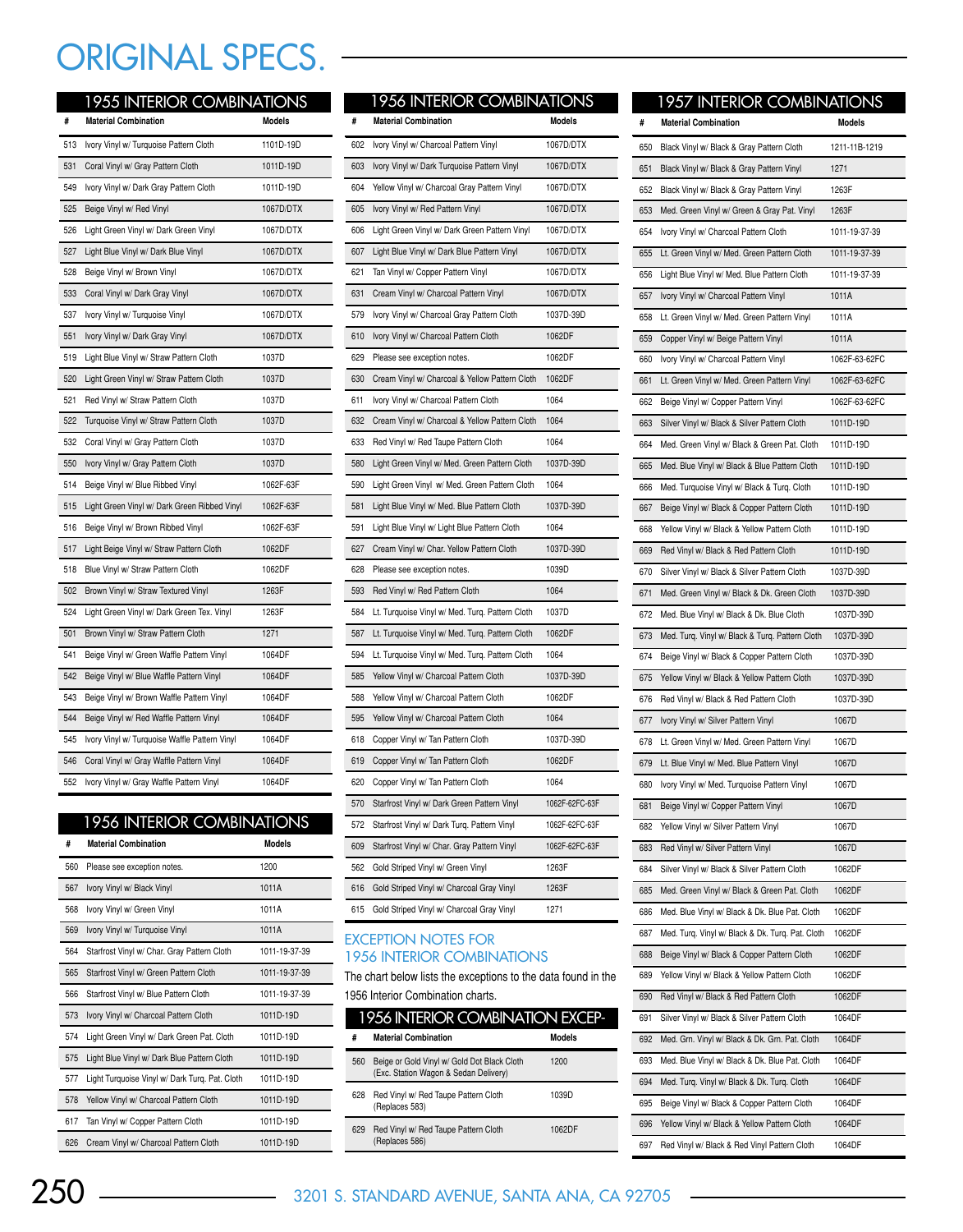# INTERIOR & PAINT COMBINATIONS

|     | <b>1955 PAINT COMBINATIONS</b>     |                     |          |                    |         |                      |         |  |  |  |  |
|-----|------------------------------------|---------------------|----------|--------------------|---------|----------------------|---------|--|--|--|--|
| #   | Model Usage Style Number           | <b>Body Color</b>   | Duco#    | <b>Wheel Color</b> | Dulux # | <b>Wheel Stripe</b>  | Duco#   |  |  |  |  |
| 585 | 1101-11A-19-1211-11B-19-71         | Onyx Black          | 2532247  | Onyx Black         | 505     | <b>Argent Silver</b> | 2894202 |  |  |  |  |
| 585 | 1101D-19D-37D-67D                  | Onyx Black          | 2532247  | Onyx Black         | 505     | None                 | None    |  |  |  |  |
| 586 | 1011-11A-19-1200 Series            | Sea Mist Green      | 25357950 | Sea Mist Green     | 670     | Onyx Black           | 2532247 |  |  |  |  |
| 586 | 1011D-19D-67D                      | Sea Mist Green      | 25357950 | Sea Mist Green     | 670     | None                 | None    |  |  |  |  |
| 587 | 1011-11A-19-62F-63F-1200 Series    | Neptune Green       | 28157951 | Neptune Green      | 671     | <b>Argent Silver</b> | 2894202 |  |  |  |  |
| 587 | 1011-19D-37D-62DF                  | Neptune Green       | 28157951 | Neptune Green      | 671     | None                 | None    |  |  |  |  |
| 588 | 1011-11A-19-1211-11B-19-71         | Skyline Blue        | 25358001 | Skyline Blue       | 680     | Onyx Black           | 2532247 |  |  |  |  |
| 588 | 1011D-19-D-67D                     | Skyline Blue        | 25358001 | Skyline Blue       | 680     | None                 | None    |  |  |  |  |
| 589 | 1011-11A-19-62F-63F-1211-11B-19-71 | <b>Glacier Blue</b> | 28157921 | Glacier Blue       | 676     | <b>Argent Silver</b> | 2894202 |  |  |  |  |
| 589 | 1011-19D-37D-62DF                  | Glacier Blue        | 28157921 | Glacier Blue       | 676     | None                 | None    |  |  |  |  |
| 590 | 1011-19-1211-11B-19-71             | Copper Maroon       | 28158099 | Copper Maroon      | 678     | <b>Argent Silver</b> | 2894202 |  |  |  |  |
| 590 | 1011D-19D                          | Copper Maroon       | 28158099 | Copper Maroon      | 678     | None                 | None    |  |  |  |  |
| 591 | 1011-19-62F-63F-1211-11B-19        | Shoreline Beige     | 25357602 | Shoreline Biege    | 647     | Onyx Black           | 2532247 |  |  |  |  |
| 591 | <b>Bel Air</b>                     | Shoreline Beige     | 25357602 | Shoreline Biege    | 647     | None                 | None    |  |  |  |  |
| 592 | 1011-19-62F-63F-1211-11B-19-63F    | Autumn Bronze       | 28158009 | Autumn Bronze      | 672     | <b>Argent Silver</b> | 2894202 |  |  |  |  |
| 592 | 1067D                              | Autumn Bronze       | 28158009 | Autumn Bronze      | 672     | None                 | None    |  |  |  |  |
| 593 | 1011-11A-19-1211-11B-19-71         | India Ivory         | 25358458 | India Ivory        | 689     | Onyx Black           | 2532247 |  |  |  |  |
| 593 | 1011D-19D                          | India Ivory         | 25358458 | India Ivory        | 689     | None                 | None    |  |  |  |  |
| 594 | 1011-19-1211-11B-19-71             | Shadow Gray         | 28657631 | Shadow Gray        | 654     | <b>Argent Silver</b> | 2894202 |  |  |  |  |
| 594 | 1011D-19D                          | Shadow Gray         | 28657631 | Shadow Gray        | 654     | None                 | None    |  |  |  |  |
| 596 | Convertible                        | Gypsy Red           | 25357953 | Gypsy Red          | 673     | None                 | None    |  |  |  |  |
| 598 | 1062DF-67D                         | Regal Turquoise     | 28157955 | Regal Turquoise    | 675     | None                 | None    |  |  |  |  |
| 626 | Convertible                        | Coral               | 25357990 | Coral              | 679     | None                 | None    |  |  |  |  |
| 630 | Sport Coupe                        | Harvest Gold        | 25358456 | Harvest Gold       | 698     | None                 | None    |  |  |  |  |
| 683 | 1011-11A-19-1211-11B-19-71         | Cashmere Blue       | 25358455 | Cashmere Blue      | 699     | Onyx Black           | 2532247 |  |  |  |  |
| 683 | 1011D-19D                          | Cashmere Blue       | 25358455 | Cashmere Blue      | 699     | None                 | None    |  |  |  |  |

|     | <b>1956 PAINT COMBINATIONS</b>       |                           |          |                           |        |                      |         |  |  |  |  |  |
|-----|--------------------------------------|---------------------------|----------|---------------------------|--------|----------------------|---------|--|--|--|--|--|
| #   | <b>Model Usage Style Number</b>      | <b>Body Color</b>         | Duco#    | <b>Wheel Color</b>        | Dulux# | <b>Wheel Stripe</b>  | Duco#   |  |  |  |  |  |
| 687 | All Models                           | Onyx Black                | 2532247  | Onyx Black                | 505    | <b>Argent Silver</b> | 2894202 |  |  |  |  |  |
| 688 | 150, 210 Series                      | <b>Pinecrest Green</b>    | 25358897 | Pinecrest Green           | 716    | Onyx Black           | 2532247 |  |  |  |  |  |
| 688 | 1011D-19D-37D-39D-62DF-67D           | Pinecrest Green           | 25358897 | Pinecrest Green           | 716    | None                 | None    |  |  |  |  |  |
| 690 | 150, 210 Series                      | Sherwood Green            | 28659525 | Sherwood Green            | 717    | <b>Argent Silver</b> | 2894202 |  |  |  |  |  |
| 690 | 1101D-19D-37D-39D-67D                | Sherwood Green            | 28659525 | Sherwood Green            | 717    | None                 | None    |  |  |  |  |  |
| 691 | 150, 210 Series                      | Nassau Blue               | 25358752 | Nassau Blue               | 718    | Onyx Black           | 2532247 |  |  |  |  |  |
| 691 | 1011D-19D-37D-39D-62DF-67D           | Nassau Blue               | 25358752 | Nassau Blue               | 718    | None                 | None    |  |  |  |  |  |
| 692 | 1011D-19-D-67D                       | Harbor Blue               | 28158812 | Harbor Blue               | 719    | <b>Argent Silver</b> | 2894202 |  |  |  |  |  |
| 692 | 1011D-19D-37D-39D-62DF-67D           | Harbor Blue               | 28158812 | Harbor Blue               | 719    | None                 | None    |  |  |  |  |  |
| 693 | 1011-11A-19-37-39                    | Dusk Plum                 | 28159238 | Dusk Plum                 | 728    | Onyx Black           | 2532247 |  |  |  |  |  |
| 693 | 1011D-19D-37D-39D-62DF-67D           | Dusk Plum                 | 28159238 | Dusk Plum                 | 728    | None                 | None    |  |  |  |  |  |
| 694 | 150, 210 Series                      | India Ivory               | 25358458 | India Ivory               | 689    | Onyx Black           | 2532247 |  |  |  |  |  |
| 694 | 1011D-19D-37D-39D-62DF-67D           | India Ivory               | 25358458 | India Ivory               | 689    | None                 | None    |  |  |  |  |  |
| 695 | 150 Series (exc. 1271), 210 Series   | <b>Crocus Yellow</b>      | 25358763 | Crocus Yellow             | 725    | Onyx Black           | 2532247 |  |  |  |  |  |
| 695 | 1011D-19D-37D-39D-62DF-67D           | <b>Crocus Yellow</b>      | 25358763 | <b>Crocus Yellow</b>      | 725    | None                 | None    |  |  |  |  |  |
| 697 | 150 Series (exc. 1263DF), 210 Series | Matador Red               | 25359446 | Matador Red               | 738    | Onyx Black           | 2532247 |  |  |  |  |  |
| 697 | 1011D-19D-37D-39D-62DF-67D           | Matador Red               | 25359446 | Matador Red               | 738    | None                 | None    |  |  |  |  |  |
| 698 | 210 Series-1211-11B-19               | <b>Twilight Turquoise</b> | 25358920 | <b>Twilight Turquoise</b> | 723    | <b>Argent Silver</b> | 2894202 |  |  |  |  |  |
| 698 | 1011D-19D-37D-39D-62DF-67D           | <b>Twilight Turquoise</b> | 25358920 | <b>Twilight Turquoise</b> | 723    | None                 | None    |  |  |  |  |  |

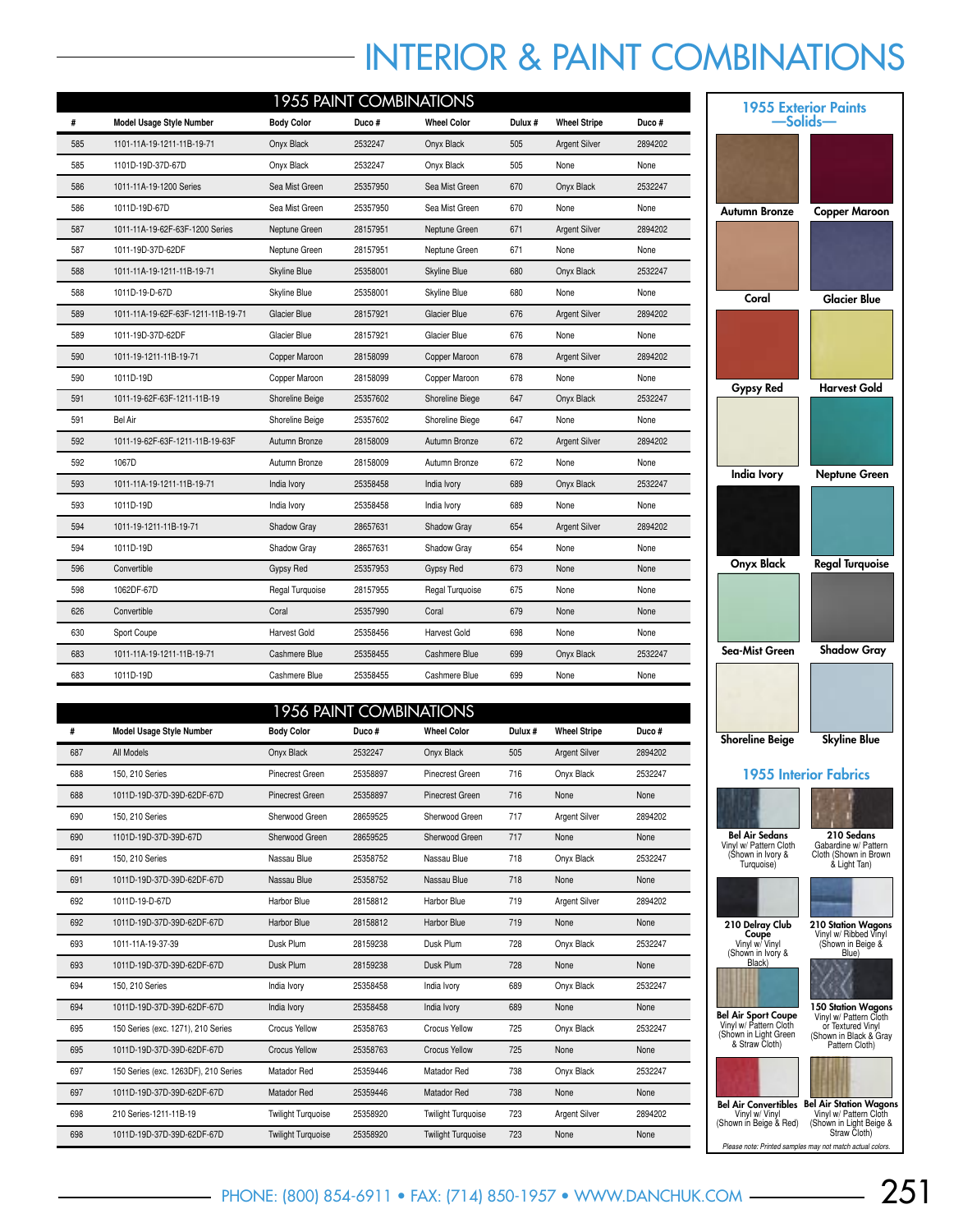# ORIGINAL SPECS. -

| <b>1956 Exterior Paints</b><br>-Solids-                                                                                               |                                                                                                                                                  |  |  |  |  |  |  |  |
|---------------------------------------------------------------------------------------------------------------------------------------|--------------------------------------------------------------------------------------------------------------------------------------------------|--|--|--|--|--|--|--|
|                                                                                                                                       |                                                                                                                                                  |  |  |  |  |  |  |  |
| Crocus Yellow                                                                                                                         | Dusk Plum                                                                                                                                        |  |  |  |  |  |  |  |
|                                                                                                                                       |                                                                                                                                                  |  |  |  |  |  |  |  |
| <b>Harbor Blue</b>                                                                                                                    | India Ivory                                                                                                                                      |  |  |  |  |  |  |  |
|                                                                                                                                       |                                                                                                                                                  |  |  |  |  |  |  |  |
| Matador Red                                                                                                                           | Nassau Blue                                                                                                                                      |  |  |  |  |  |  |  |
| Onyx Black                                                                                                                            | Pinecrest Green                                                                                                                                  |  |  |  |  |  |  |  |
|                                                                                                                                       |                                                                                                                                                  |  |  |  |  |  |  |  |
| <b>Sherwood Green</b>                                                                                                                 | <b>Twilight Turquoise</b>                                                                                                                        |  |  |  |  |  |  |  |
|                                                                                                                                       | 1956 Interior Fabrics                                                                                                                            |  |  |  |  |  |  |  |
| <b>Bel Air Sedans</b><br>Vinyl w/ Pattern Cloth<br>(Shown in Ivory &<br>Charcoal Gray)                                                | Bel Air Sport Coupe<br>Vinyl w/ Pattern Cloth<br>(Shown in Ivory &<br>Charcoal Gray)                                                             |  |  |  |  |  |  |  |
| Bel Air Sedans<br>Custom-Vinyl w/<br>Pattern Cloth<br>(Shown in Green)                                                                | <b>Bel Air Sport Coupe</b><br>Custom-Vinyl w/<br>Pattern Cloth<br>(Shown in Green)                                                               |  |  |  |  |  |  |  |
| <b>Bel Air Convertible</b><br>Vinyl w/ Pattern<br>Vinyl (Shown in Tan &<br>Copper)                                                    | <b>Nomad Station Wagons</b><br>Vinyl w/ Pattern Cloth<br>(Shown in Ivory &<br>Charcoal Gray)                                                     |  |  |  |  |  |  |  |
| Bel Air Convertible<br>Custom-Vinyl w/<br>Pattern Vinyl<br>(Shown in Ivory & Turq.)<br>210 Sedans<br>Vinyl w/ Pattern Cloth           | Nomad Station<br>Wagons<br>Custom-<br>-Vinyl w/<br>Pattern Cloth (Shown in<br>Light & Dark Green)<br>210 Delray Club Coupe                       |  |  |  |  |  |  |  |
| (Shown in Starfrost &<br>Charcoal Gray)<br>210 Station<br>Wagons<br>Vinyl w/ Pattern Vinyl<br>(Shown in Starfrost &<br>Charcoal Gray) | Vinyl w/ Vinyl<br>(Shown in Ivory &<br>Black)<br>150 Sedans & Station<br><b>Wagons Gold Stripe</b><br>Vinyl w/ Vinyl (Shown in<br>Beige & Green) |  |  |  |  |  |  |  |

| #                          | <b>Model Usage Style Number</b>        | <b>Body Color</b>         | Duco#    | <b>Wheel Color</b>        | Dulux # | <b>Wheel Stripe</b>  | Duco#   |  |  |
|----------------------------|----------------------------------------|---------------------------|----------|---------------------------|---------|----------------------|---------|--|--|
| 749                        | 150 Series (exc. 1271-63F), 210 Series | <b>Tropical Turquoise</b> | 25359787 | <b>Tropical Turquoise</b> | 757     | <b>Argent Silver</b> | 2894202 |  |  |
| 749                        | Bel Air Series (exc. 1064DF)           | <b>Tropical Turquoise</b> | 25359787 | <b>Tropical Turquoise</b> | 757     | None                 | None    |  |  |
| 750                        | 150 Series (exc. 1271)                 | Calypso Cream             | 25390209 | Calypso Cream             | 790     | Onyx Black           | 2532247 |  |  |
| 752                        | 210 Series                             | Inca Silver               | 8875603  | Inca Silver               | 759     | Onyx Black           | 2532247 |  |  |
| 752                        | <b>Bel Air Series</b>                  | <b>Inca Silver</b>        | 8875603  | Inca Silver               | 759     | None                 | None    |  |  |
|                            |                                        |                           |          |                           |         |                      |         |  |  |
| 1957 PAINIT COMRINIATIONIS |                                        |                           |          |                           |         |                      |         |  |  |

1956 PAINT COMBINATIONS (CONT.)

|     | <b>UZUZ TAILNI COMUNATIONU</b>                      |                           |          |                           |         |  |  |  |  |  |  |  |
|-----|-----------------------------------------------------|---------------------------|----------|---------------------------|---------|--|--|--|--|--|--|--|
| #   | Model Usage Style Number                            | <b>Body Color</b>         | Duco#    | <b>Wheel Color</b>        | Dulux # |  |  |  |  |  |  |  |
| 793 | 150, 210, Bel Air Series                            | Onyx Black                | 2532247  | Onyx Black                | 505     |  |  |  |  |  |  |  |
| 794 | 150 (exc. 1529), 210, Bel Air Series (exc. 2409-29) | Imperial Ivory            | 88559931 | Imperial Ivory            | 799     |  |  |  |  |  |  |  |
| 795 | 150, 210, Bel Air Series                            | Larkspur Blue             | 25390114 | Larkspur Blue             | 808     |  |  |  |  |  |  |  |
| 796 | 150, 210, Bel Air Series                            | <b>Harbor Blue</b>        | 28158812 | Harbor Blue               | 719     |  |  |  |  |  |  |  |
| 797 | 150, 210, Bel Air Series                            | Surf Green                | 25390147 | Surf Green                | 807     |  |  |  |  |  |  |  |
| 798 | 150, 210, Bel Air Series                            | <b>Highland Green</b>     | 28659775 | <b>Highland Green</b>     | 822     |  |  |  |  |  |  |  |
| 799 | 150 (exc. 1508), 210, Bel Air Series                | <b>Tropical Turquoise</b> | 25359787 | <b>Tropical Turquoise</b> | 757     |  |  |  |  |  |  |  |
| 800 | 150 (exc. 1508), 210, Bel Air Series                | Colonial Cream            | 25358094 | Colonial Cream            | 809     |  |  |  |  |  |  |  |
| 801 | <b>Bel Air Convertible</b>                          | Canyon Coral              | 25390645 | Canyon Coral              | 821     |  |  |  |  |  |  |  |
| 802 | 150, 210, Bel Air Series                            | Matador Red               | 25359446 | Matador Red               | 738     |  |  |  |  |  |  |  |
| 803 | <b>Bel Air Convertible</b>                          | Coronado Yellow           | 25390620 | Coronado Yellow           | 819     |  |  |  |  |  |  |  |
| 804 | 210, Bel Air Series                                 | Inca Silver               | 88756303 | <b>Inca Silver</b>        | 759     |  |  |  |  |  |  |  |
| 805 | 2124-09-19-29, Bel Air Series                       | Sierra Gold               | 28659894 | Sierra Gold               | 742     |  |  |  |  |  |  |  |
| 806 | 150 (exc. 1508), 210, Bel Air Series                | Adobe Beige               | 25359895 | Adobe Beige               | 760     |  |  |  |  |  |  |  |
| 821 | <b>Bel Air Convertible</b>                          | <b>Dusk Pearl</b>         | 88790354 | Dusk Pearl                | 812     |  |  |  |  |  |  |  |
| 823 | <b>Bel Air Convertible</b>                          | Laurel Green              | 28190596 | Laurel Green              | 806     |  |  |  |  |  |  |  |
|     |                                                     |                           |          |                           |         |  |  |  |  |  |  |  |

|     | <b>1955 TWO-TONE COMBINATIONS</b> |                 |          |                 |           |                     |         |                      |         |  |  |
|-----|-----------------------------------|-----------------|----------|-----------------|-----------|---------------------|---------|----------------------|---------|--|--|
| #   | <b>Model Usage Style Number</b>   | <b>Upr Body</b> | Duco#    | <b>Lwr Body</b> | Duco#     | Wheel               | Dulux # | <b>Wheel Strp</b>    | Duco#   |  |  |
| 599 | 1011-19-62F-63F-1211-19-63F       | S. Mist Grn.    | 25357950 | Nept. Green     | 28157951  | Nept. Green         | 671     | <b>Argent Silver</b> | 2894202 |  |  |
| 599 | 1011D-19D                         | S. Mist Grn.    | 25357950 | Nept. Green     | 28157951  | Nept. Green         | 671     | None                 |         |  |  |
| 600 | 1011-19-1211-19                   | Skyline Blue    | 25358001 | Glacier Blue    | 28147921  | Glacier Blue        | 676     | <b>Argent Silver</b> | 2894202 |  |  |
| 600 | 1011D-19D                         | Skyline Blue    | 25358001 | Glacier Blue    | 28147921  | Glacier Blue        | 676     | None                 |         |  |  |
| 601 | Sport Coupe                       | Nept. Green     | 28157951 | Shrln. Beige    | 25347602  | Shrln. Beige        | 647     | None                 |         |  |  |
| 602 | 1011-11A-19-1211-1219             | India Ivory     | 25358458 | Skyline Blue    | 25358001  | Skyline Blue        | 680     | Onyx Black           | 2532247 |  |  |
| 602 | 1011D-19D-37D                     | India Ivory     | 25358458 | Skyline Blue    | 25358001  | Skyline Blue        | 680     | None                 |         |  |  |
| 603 | 1062F-63F                         | Aut. Bronze     | 28158009 | Shrln. Beige    | 25357602  | Shrln. Beige        | 647     | Onyx Black           | 2532247 |  |  |
| 604 | 1062DF-67D                        | Nept. Green     | 28157951 | S. Mist Grn.    | 25357950  | S. Mist Grn.        | 670     | None                 |         |  |  |
| 605 | 1011-11A-19                       | India Ivory     | 25358458 | S. Mist Grn.    | 255357950 | S. Mist Grn.        | 670     | Onyx Black           | 2532247 |  |  |
| 606 | 1011-19-1263F                     | Shrln. Beige    | 25357602 | Aut. Bronze     | 28158009  | Aut. Bronze         | 672     | <b>Argent Silver</b> | 2894202 |  |  |
| 606 | 1011D-19D-37D-62DF                | Shrln. Beige    | 25357602 | Aut. Bronze     | 28158009  | Aut. Bronze         | 672     | None                 |         |  |  |
| 607 | 1011-11A-19                       | Glacier Blue    | 28157921 | Shrln. Beige    | 25357602  | Shrln. Beige        | 647     | Onyx Black           | 2532247 |  |  |
| 608 | 1011A                             | India Ivory     | 25358458 | Onyx Black      | 2532247   | Onyx Black          | 505     | <b>Argent Silver</b> | 2894202 |  |  |
| 608 | 1011D-19D-37D-67D                 | India Ivory     | 25358458 | Onyx Black      | 2532247   | Onyx Black          | 505     | None                 |         |  |  |
| 610 | 1062F-63F                         | Glacier Blue    | 28157921 | Skyline Blue    | 25358001  | <b>Skyline Blue</b> | 680     | Onyx Black           | 2532247 |  |  |
| 610 | Convertible                       | Glacier Blue    | 28157921 | Skyline Blue    | 25358001  | Skyline Blue        | 680     | None                 |         |  |  |
| 612 | 1011D-19D-37D-67D                 | India Ivory     | 28358458 | Regal Turg.     | 28157955  | Regal Turg.         | 675     | None                 |         |  |  |
| 613 | 1011-19-1211-11B-19               | Shrin. Beige    | 25357602 | Nept. Green     | 28157951  | Nept. Green         | 671     | <b>Argent Silver</b> | 2894202 |  |  |
| 613 | 1011D-19D-37D                     | Shrln. Beige    | 25357602 | Nept. Green     | 28157951  | Nept. Green         | 671     | None                 |         |  |  |
| 614 | 1011-11A-19-62F-63F-1211-19       | Shrln. Beige    | 25357602 | Glacier Blue    | 28157921  | Glacier Blue        | 676     | <b>Argent Silver</b> | 2894202 |  |  |

Please note: Printed samples may not match actual colors.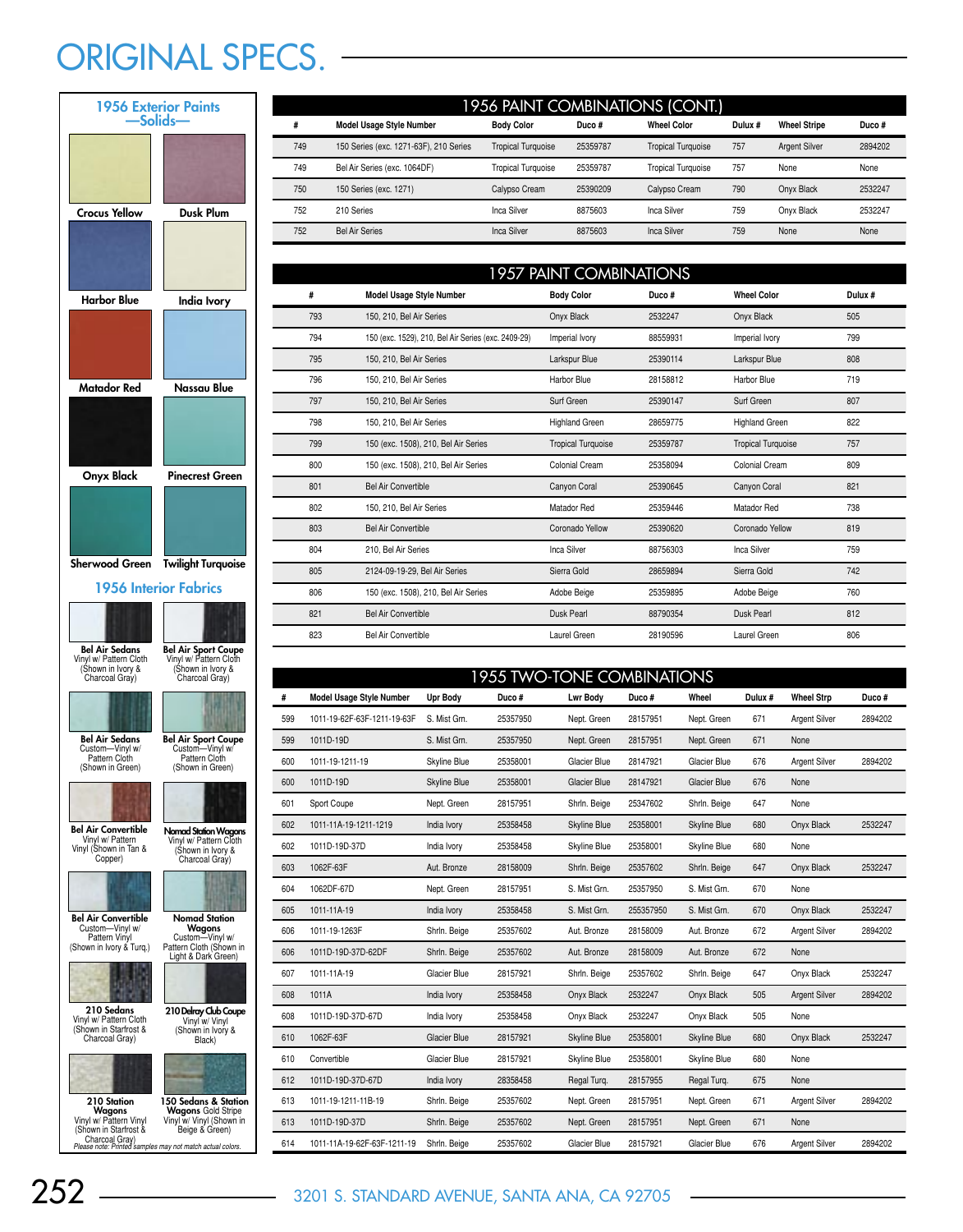## PAINT COMBINATIONS

| <b>1957 Exterior Paints</b><br>-Solids-                                                                    |                                                                                  |  |  |  |  |  |
|------------------------------------------------------------------------------------------------------------|----------------------------------------------------------------------------------|--|--|--|--|--|
|                                                                                                            |                                                                                  |  |  |  |  |  |
| <b>Adobe Beige</b>                                                                                         | <b>Canyon Coral</b>                                                              |  |  |  |  |  |
|                                                                                                            |                                                                                  |  |  |  |  |  |
| <b>Colonial Cream</b>                                                                                      | <b>Coronado Yellow</b>                                                           |  |  |  |  |  |
|                                                                                                            |                                                                                  |  |  |  |  |  |
| Dusk Pearl                                                                                                 | <b>Harbor Blue</b>                                                               |  |  |  |  |  |
|                                                                                                            |                                                                                  |  |  |  |  |  |
| <b>Highland Green</b>                                                                                      | <b>Imperial Ivory</b>                                                            |  |  |  |  |  |
|                                                                                                            |                                                                                  |  |  |  |  |  |
| Inca Silver                                                                                                | Larkspur Blue                                                                    |  |  |  |  |  |
|                                                                                                            |                                                                                  |  |  |  |  |  |
| Laurel Green                                                                                               | <b>Matador Red</b>                                                               |  |  |  |  |  |
|                                                                                                            |                                                                                  |  |  |  |  |  |
| <b>Onyx Black</b>                                                                                          | Sierra Gold                                                                      |  |  |  |  |  |
|                                                                                                            |                                                                                  |  |  |  |  |  |
| Surf Green                                                                                                 | Tropical Turquoise                                                               |  |  |  |  |  |
|                                                                                                            | <b>1957 Interior Fabrics</b>                                                     |  |  |  |  |  |
| <b>Bel Air Models</b><br>Vinyl w/ Pattern Cloth<br>(Shown in Red & Black)                                  | Bel Air Convertible<br>Vinyl w/ Pattern<br>Vinyl (Shown in Ivory &<br>Turquoise) |  |  |  |  |  |
| 210 Sedans<br>Vinyl w/ Pattern Cloth<br>(Shown in Ivory &<br>Charcoal)                                     | 210 Delray Club Coupe<br>Vinyl w/ Pattern Vinyl<br>(Shown in Ivory & Charcoal)   |  |  |  |  |  |
| 150 Sedan Models<br>Vinyl w/ Pattern Cloth<br>or Pattern Vinyl (Shown<br>in Black & Black & Gray<br>Cloth) | 210 Station Wagons<br>Vinyl w/ Pattern Cloth<br>(Shown in Beige &<br>Copper)     |  |  |  |  |  |

| Please note: Printed samples may not match actual colors. |  |  |  |
|-----------------------------------------------------------|--|--|--|

|     | 1955 TWO-TONE COMBINATIONS (CONT) |              |          |              |          |              |     |                      |         |  |
|-----|-----------------------------------|--------------|----------|--------------|----------|--------------|-----|----------------------|---------|--|
|     | Model Usage Style Number          | Upr Body     | Duco#    |              |          |              |     |                      |         |  |
| 614 | 1011D-19D-37D-62DF                | Shrln. Beige | 25357602 | Glacier Blue | 28157921 | Glacier Blue | 676 | None                 |         |  |
| 615 | 1037D-62DF-67D                    | Shrln. Beige | 25357602 | Gypsy Red    | 25357953 | Gypsy Red    | 673 | None                 |         |  |
| 617 | 1011A                             | India Ivory  | 25358458 | Gypsy Red    | 25357953 | Gypsy Red    | 673 | Argent Silver        | 2894202 |  |
| 624 | 1011-19-1211-11B-19               | India Ivory  | 25358458 | Shadow Gray  | 28657631 | Shadow Gray  | 654 | <b>Argent Silver</b> | 2894202 |  |
| 624 | 1101D-19D                         | India Ivory  | 25358458 | Shadow Gray  | 28657631 | Shadow Gray  | 654 | None                 |         |  |
| 627 | 1011D-19D-37D-64DF-67D            | Shdw Gray    | 28657631 | Coral        | 25357990 | Coral        | 679 | None                 |         |  |
| 628 | 1011A                             | Onyx Black   | 2532247  | India Ivory  | 25358458 | India Ivory  | 689 | Onyx Black           | 2532247 |  |
| 628 | 1011D-19D-37D                     | Onyx Black   | 2532247  | India Ivory  | 25358458 | India Ivory  | 689 | None                 |         |  |
| 629 | Convertible                       | India Ivory  | 25358458 | Coral        | 25357990 | Coral        | 679 | None                 |         |  |
| 631 | 1011A                             | India Ivory  | 25358458 | Harv. Gold   | 25358456 | Harv. Gold   | 698 | Onyx Black           | 2532247 |  |
| 631 | 1011D-19D-37D-67D                 | India Ivory  | 25358458 | Harv. Gold   | 25358456 | Harv. Gold   | 698 | None                 |         |  |
| 682 | 1011-11A-19-62F-63F-1211-19       | India Ivory  | 25358458 | Cash, Blue   | 25358455 | Cash, Blue   | 699 | Onyx Black           | 2532247 |  |
| 682 | 1011D-19D-37D-62DF-64DF-67D       | India Ivory  | 25358458 | Cash, Blue   | 25358455 | Cash, Blue   | 699 | None                 |         |  |
| 684 | 1011-19-62F-63F-1263F             | India Ivory  | 25358458 | Navajo Tan   | 28158457 | Navajo Tan   | 700 | Onyx Black           | 2532247 |  |
| 684 | 1011D-19D-37D-62DF-64DF-67D       | India Ivory  | 25358458 | Navajo Tan   | 28158457 | Navajo Tan   | 700 | None                 |         |  |
| 685 | 1011D-19D-37D-64DF-67D            | India Ivory  | 25358458 | Dusk Rose    | 28658459 | Dusk Rose    | 690 | None                 |         |  |

|     |                                 |             |          | <b>1956 TWO-TONE COMBINATIONS</b> |          |               |         |                      |         |
|-----|---------------------------------|-------------|----------|-----------------------------------|----------|---------------|---------|----------------------|---------|
| #   | <b>Model Usage Style Number</b> | Upr Body    | Duco #   | <b>Lwr Body</b>                   | Duco #   | Wheel         | Dulux # | <b>Wheel Strp</b>    | Duco#   |
| 696 | 150, 210 Series                 | Crocus Yel. | 25358763 | Onyx Black                        | 2532247  | Crocus Yel.   | 725     | Onyx Black           | 2532247 |
| 696 | <b>Bel Air Series</b>           | Crocus Yel. | 25358763 | Onyx Black                        | 2532247  | Crocus Yel.   | 725     | None                 |         |
| 700 | <b>Bel Air Series</b>           | Sierra Gold | 28659894 | Adobe Beige                       | 25359895 | Sierra Gold   | 742     | None                 |         |
| 701 | 150, 210 Series                 | India Ivory | 25358458 | Onyx Black                        | 2532247  | Onyx Black    | 505     | <b>Argent Silver</b> | 2894202 |
| 701 | <b>Bel Air Series</b>           | India Ivory | 25358458 | Onyx Black                        | 2532247  | Onyx Black    | 505     | None                 |         |
| 702 | 150, 210 Series                 | Shrwd. Grn. | 28659525 | Pncrst. Grn.                      | 25358897 | Pncrst. Grn.  | 716     | Onyx Black           | 2532247 |
| 702 | <b>Bel Air Series</b>           | Shrwd. Grn. | 28659525 | Pncrst. Grn.                      | 25358897 | Pncrst. Grn.  | 716     | None                 |         |
| 703 | 1011-19-37-39                   | Harbor Blue | 28158812 | Nassau Blue                       | 25358752 | Harbor Blue   | 719     | <b>Argent Silver</b> | 2884202 |
| 703 | Bel Air Series (exc. 1062DF)    | Harbor Blue | 28158812 | Nassau Blue                       | 25358752 | Harbor Blue   | 719     | None                 |         |
| 705 | 150, 210 Series                 | India Ivory | 25358458 | Pncrst. Grn.                      | 25358897 | Pncrst. Grn.  | 716     | Onyx Black           | 2532247 |
| 705 | <b>Bel Air Series</b>           | India Ivory | 25358458 | Pncrst. Grn.                      | 25358897 | Pncrst. Grn.  | 716     | None                 |         |
| 706 | 150, 210 Series                 | India Ivory | 25358458 | Shrwd. Grn.                       | 28659525 | Shrwd. Grn.   | 717     | <b>Argent Silver</b> | 2894202 |
| 706 | Bel Air Series (exc. 1062DF)    | India Ivory | 25358458 | Shrwd. Grn.                       | 28659525 | Shrwd. Grn.   | 717     | None                 |         |
| 707 | 150, 210 Series                 | India Ivory | 25358458 | Nassau Blue                       | 25358752 | Nassau Blue   | 718     | Onyx Black           | 2532247 |
| 707 | <b>Bel Air Series</b>           | India Ivory | 25358458 | Nassau Blue                       | 25358752 | Nassau Blue   | 718     | None                 |         |
| 708 | 210 Series                      | India Ivory | 25358458 | Dusk Plum                         | 28159238 | Dusk Plum     | 728     | <b>Argent Silver</b> | 2894202 |
| 708 | <b>Bel Air Series</b>           | India Ivory | 25358458 | Dusk Plum                         | 28159238 | Dusk Plum     | 728     | None                 |         |
| 710 | 210 Series                      | India Ivory | 25358458 | Twight. Turq.                     | 25358920 | Twight. Turq. | 723     | <b>Argent Silver</b> | 2894202 |
| 710 | <b>Bel Air Series</b>           | India Ivory | 25358458 | Twight. Turq.                     | 25358920 | Twight. Turq. | 723     | None                 |         |
| 711 | 150, 210 Series                 | India Ivory | 25358458 | Matador Red                       | 25359446 | Matador Red   | 738     | Onyx Black           | 2532247 |
| 711 | 1011D-19D-67D                   | India Ivory | 25358458 | Matador Red                       | 25359446 | Matador Red   | 738     | None                 |         |
| 715 | 1037D-39D-62DF-64DF             | Matador Red | 25359446 | Dune Beige                        | 25359144 | Matador Red   | 738     | None                 |         |
| 717 | 210 Series                      | Crocus Yel. | 25358763 | Laurel Grn.                       | 28159423 | Laurel Grn.   | 730     | <b>Argent Silver</b> | 2894202 |
| 717 | <b>Bel Air Series</b>           | Crocus Yel. | 25358763 | Laurel Grn.                       | 28159423 | Laurel Grn.   | 730     | None                 |         |
| 721 | 210 Series (exc. 1011A)         | India Ivory | 25358458 | Dawn Gray                         | 28159692 | Dawn Gray     | 755     | Onyx Black           | 2532247 |
| 721 | <b>Bel Air Series</b>           | India Ivory | 25358458 | Dawn Gray                         | 28159692 | Dawn Gray     | 755     | None                 |         |
| 754 | 210 Series                      | India Ivory | 25358458 | Trop. Turq.                       | 25359789 | Trop. Turq.   | 757     | <b>Argent Silver</b> | 2894202 |
| 754 | <b>Bel Air Series</b>           | India Ivory | 25358458 | Trop. Turq.                       | 25359789 | Trop. Turq.   | 757     | None                 |         |
| 755 | 150 Series                      | Calypso Cr. | 25358458 | Onyx Black                        | 2532247  | Calypso Cr.   | 790     | Onyx Black           | 2532247 |